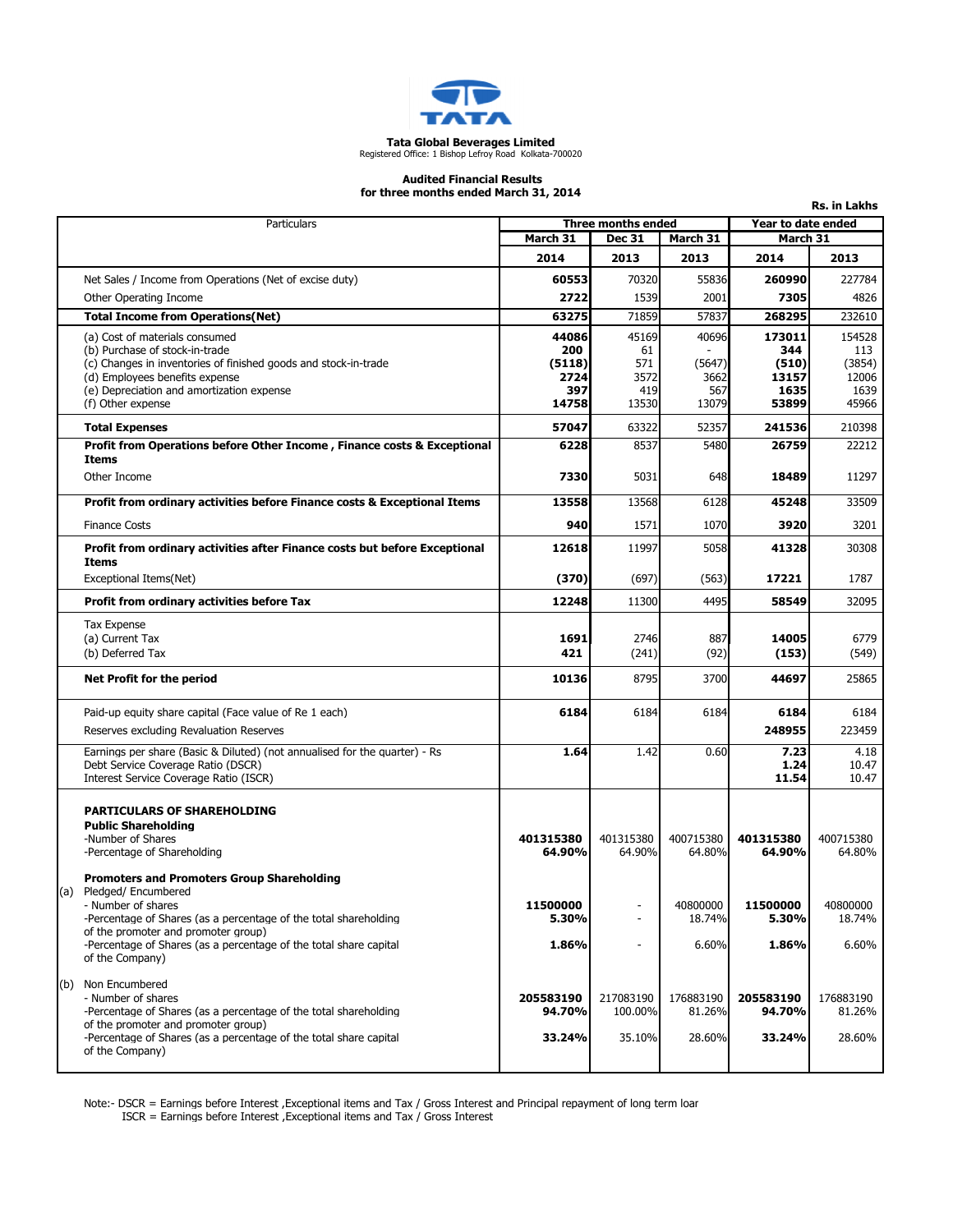#### Notes:

- 1. For the financial year, Income from operations at Rs 2683 crores increased by 15% over the previous year driven by improved performance in branded tea operations. Profit before exceptional items at Rs 413 crores is 36% higher than the previous year due to improved operating performance coupled with increase in Other Income. Profit after tax at Rs 447 crores is higher by 73 % compared to previous year mainly reflecting the favorable impact of exceptional items.
- 2. For the quarter, Income from operations at Rs 633 crores increased by 9% over corresponding quarter of previous year reflecting improved performance in the branded tea operations. Profit before exceptional items at Rs 126 crores is 149% higher than corresponding quarter of previous year on account of improved operating performance and increase in Other Income. Consequently Profit after tax at Rs 101 crores is also higher by 174% compared to corresponding quarter of previous year.

| 3. |  |  |  |  |  |  | The financial results include the following under Exceptional Items: |  |
|----|--|--|--|--|--|--|----------------------------------------------------------------------|--|
|----|--|--|--|--|--|--|----------------------------------------------------------------------|--|

|                                                             |            | In Rs Crores  |  |
|-------------------------------------------------------------|------------|---------------|--|
|                                                             | Year ended |               |  |
| <b>Particulars</b>                                          |            | <b>Mar 31</b> |  |
|                                                             | 2014       | 2013          |  |
| Profit on sale of property in Bangalore                     | 192        |               |  |
| Profit on sale of long term investment                      | 35         | 53            |  |
| Expenditure on product development                          | (14)       | (17)          |  |
| Expenditure on post retirement pension obligation           | (15)       | (12)          |  |
| Expenditure on new initiatives and restructuring activities | (6)        | (1)           |  |
| Provision against long term investment.                     | (20)       |               |  |
| Expenditure on one time ex gratia payment to pensioners     |            | (5)           |  |
| Income/(Expenditure) – Net                                  | 172        | 18            |  |

4. Earnings Per Share (EPS) (basic and diluted) and EPS, net of exceptional items (basic and diluted) for the quarter and the year are given below:

| In Rs                                |               | Three month ended | <b>Year Ended</b> |               |               |
|--------------------------------------|---------------|-------------------|-------------------|---------------|---------------|
|                                      | <b>Mar 31</b> | <b>Dec 31</b>     | <b>Mar 31</b>     | <b>Mar 31</b> | <b>Mar 31</b> |
|                                      | 2014          | 2013              | 2013              | 2014          | 2013          |
| Earnings Per Share $-$ Rs $*$        | 1.64          | 1.42              | 0.60              | 7.23          | 4.18          |
| Earnings Per Share $-$ Rs* excluding | 1.68          | 1.50              | 0.66              | 5.07          | 3.71          |
| impact of exceptional items          |               |                   |                   |               |               |

\*Not annualized for the Quarter

5. The Board of Directors of the Company in its meeting held on November 12, 2013 had approved the scheme of merger of its subsidiary, Mount Everest Mineral Water Limited (MEMW), with the Company in terms of a scheme of amalgamation under Section 391-394 and other applicable provisions of the Companies Act, 1956. The necessary approvals from the Stock exchanges and SEBI have been obtained. The scheme is proposed to be placed for approval at a Court convened meeting of the shareholders of the Company to be held on June 4, 2014. The appointed date of the scheme is April 1, 2013. The scheme would be effective on the receipt of necessary approvals and completion of formalities as laid down there under. Accordingly, the operating results of MEMW would be reflected by the Company from the appointed date of April 1, 2013 after the scheme becomes effective post obtaining all the requisite approvals. In terms of the scheme, till such date the scheme becomes effective the merging entity's business operations are being carried out in trust on behalf of the Company.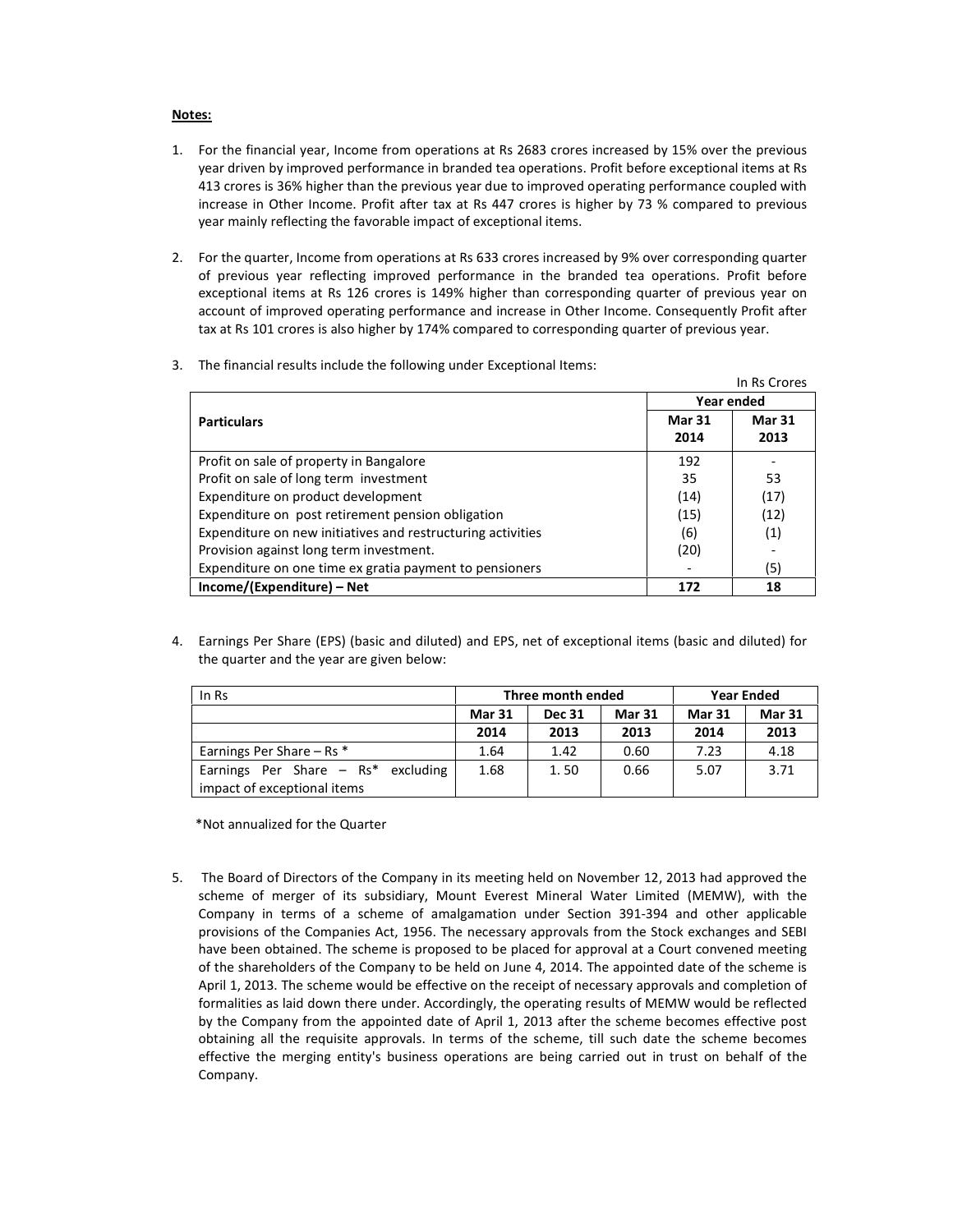- 6. As the Company's activity falls within a single business segment, viz "Buying / Blending and Sale of tea in bulk and value added form" the disclosure requirements of Accounting Standard (AS-17) on "Segment Reporting" notified by the Companies (Accounting Standard) Rules 2006, are not applicable.
- 7. Investor complaints :

| Pending at the   | Received during the | Disposed of during the | Remaining unresolved |
|------------------|---------------------|------------------------|----------------------|
| beginning of the | Quarter             | Quarter                | at the end of the    |
| Quarter          |                     |                        | Quarter              |
|                  |                     |                        |                      |

- 8. Previous period's figures have been rearranged/ regrouped to the extent necessary, to conform to the current period's figures.
- 9. Figures of the quarter ended March 31, 2014 and March 31, 2013 are the balancing figures between audited figures in respect of the full financial year and published year to date figures up to the third quarter of the relevant financial year.
- 10. Statement of Asset and Liabilities as at March 31, 2014 along with comparatives is annexed.
- 11. The Board of Directors has recommended a dividend payment of Rs. 2.25 per share (Face value Re. 1 each) for the year ended March 31, 2014.
- 12. The aforementioned results were reviewed by the Audit Committee of the Board on May 27, 2014 and subsequently taken on record by the Board of Directors at its Meeting held on May 28, 2014. The statutory auditors of the company have audited these results.

Mumbai, May 28, 2014 (Chairman)

Cyrus P Mistry